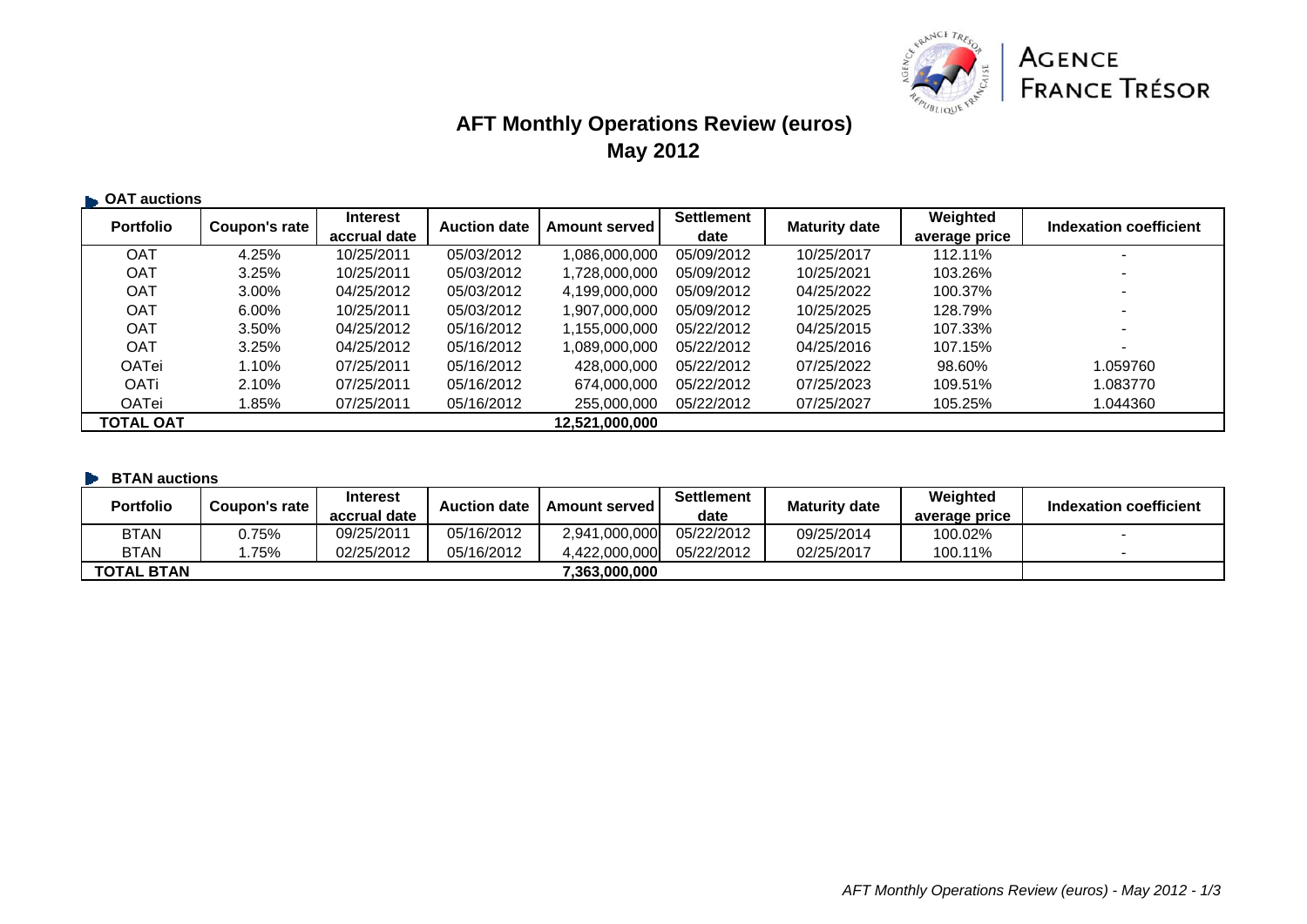

| $\blacksquare$ BTF auctions |                     | Term (weeks) | Amount                    | <b>Settlement date</b> | <b>Maturity date</b> | <b>Weighted average</b> |
|-----------------------------|---------------------|--------------|---------------------------|------------------------|----------------------|-------------------------|
| <b>Portfolio</b>            | <b>Auction date</b> |              | served ( <del>C</del> bn) |                        |                      | rate $(\%)$             |
| <b>BTF</b>                  | 05/07/2012          | 12           | 3,998                     | 05/10/2012             | 08/02/2012           | 0.082                   |
| <b>BTF</b>                  | 05/07/2012          | 25           | 1.792                     | 05/10/2012             | 10/31/2012           | 0.114                   |
| <b>BTF</b>                  | 05/07/2012          | 51           | 2,192                     | 05/10/2012             | 05/02/2013           | 0.174                   |
| <b>BTF</b>                  | 05/14/2012          | 13           | 4,210                     | 05/16/2012             | 08/16/2012           | 0.074                   |
| <b>BTF</b>                  | 05/14/2012          | 24           | 1.775                     | 05/16/2012             | 10/31/2012           | 0.111                   |
| <b>BTF</b>                  | 05/14/2012          | 50           | 1,530                     | 05/16/2012             | 05/02/2013           | 0.185                   |
| <b>BTF</b>                  | 05/21/2012          | 12           | 4.232                     | 05/24/2012             | 08/16/2012           | 0.070                   |
| <b>BTF</b>                  | 05/21/2012          | 23           | 2,218                     | 05/24/2012             | 10/31/2012           | 0.096                   |
| <b>BTF</b>                  | 05/21/2012          | 49           | 2,208                     | 05/24/2012             | 05/02/2013           | 0.168                   |
| <b>BTF</b>                  | 05/29/2012          | 13           | 4.193                     | 05/31/2012             | 08/30/2012           | 0.084                   |
| <b>BTF</b>                  | 05/29/2012          | 22           | 1,439                     | 05/31/2012             | 10/31/2012           | 0.106                   |
| <b>BTF</b>                  | 05/29/2012          | 52           | 2,454                     | 05/31/2012             | 05/30/2013           | 0.180                   |
| <b>TOTAL BTF</b>            |                     |              | 32,241                    |                        |                      |                         |